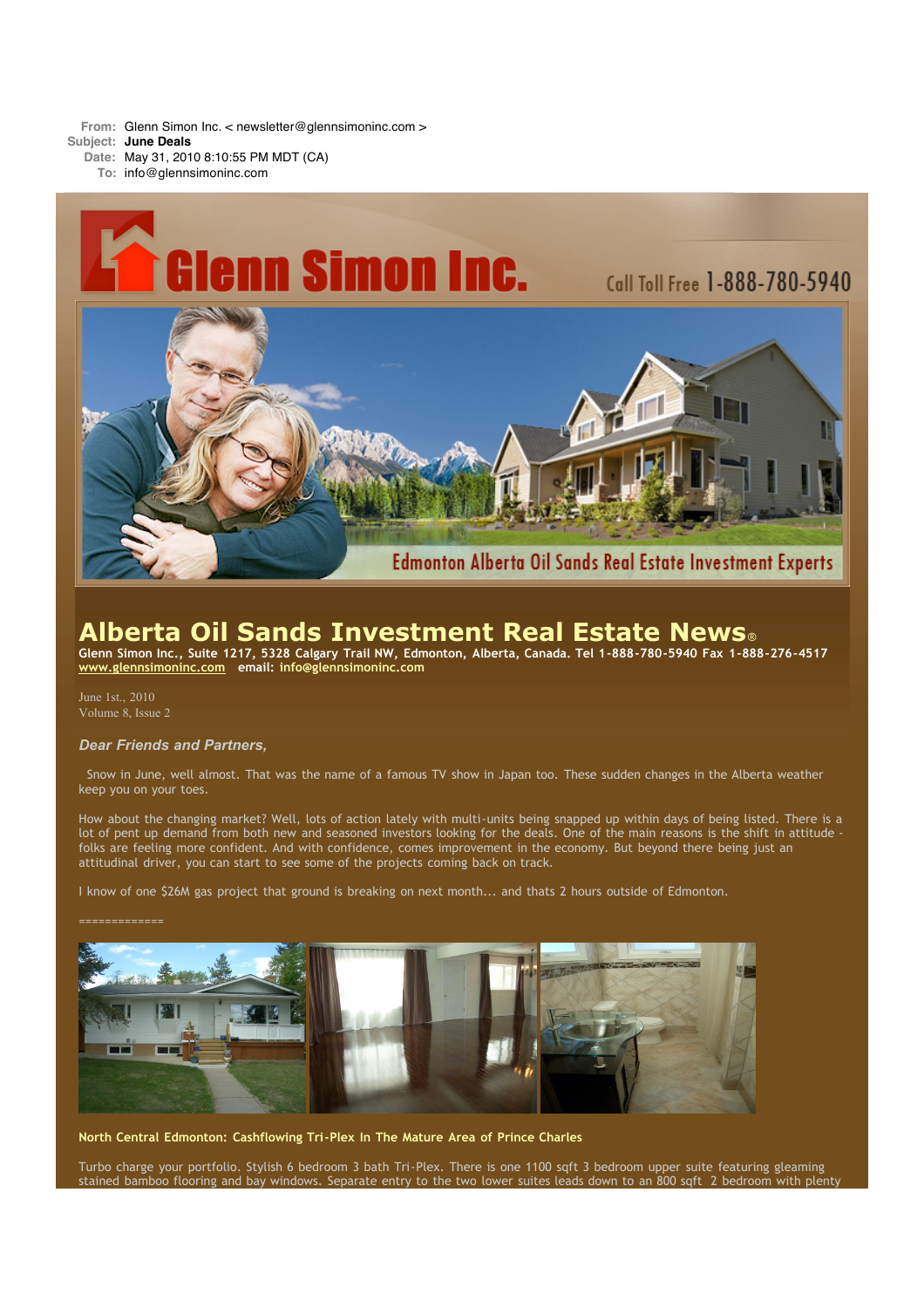of windows and hardwood. The other 700 sqft suite is fully furnished and very stylish. The suites are legal, conforming and have passed safe housing. There is individual laundry up, and shared down. There is also an oversized double detached garage generating extra revenue. These pictures show the detail and care that went into building this home.

Comes complete with great tenants making this a totally turn-key property for you. Convenient North Central area with easy access to LRT, Downtown and Ring Road. Excellent neighborhood that demands high resale value and rents. HUGE upside potential due to the great purchase price, strong economic fundamentals and the proximity of this home in relation to Edmonton's vibrant NW center.

Produces [\\$210](http://www.glennsimoninc.com/featured_properties.php) positive cash flow per month using an investor's mortgage plan - taking advantage of current low rates.

Poised for massive growth. These 3 suites rent for top dollar and have everything arranged, including financing structure and incredible tenants. Your investment includes: financial analysis, professional inspection, insurance, financing set-up, legal fees, basic accounting, reserve fund, CMA, bi-annual statements, strategic market planning to ensure successful entry and exit, plus much more!

### Purchase price: \$415K Total [Investment:](http://www.glennsimoninc.com/featured_properties.php) \$92.6K. Your Estimated 5 Year Profit \$51K. Your pre-tax Total ROI is 55% or 11% per **year + \$210 Cash Flow in Your Pocket Every Month**

"Get into action and realize secure, long-term profits"

Already producing a great RETURN. Visit **[HERE](http://www.glennsimoninc.com/upload/1275336291_tower.road.quikrpt.pdf)** for the full FEATURE sheet and call 1-888-780-5940 to get started.

ECIAL NOTICE: NO CASH, BUT GOOD CREDIT? CALL US TODAY TO LEARN HOW YOU CAN OWN INVESTMENT PROPERTY:

-Please remember: All investments carry RISK. Be sure to seek your own independent legal advice-

#### ==============

#### **Edmonton Prices To Jump: Report**

By FRANK LANDRY, Edmonton Sun. May 19, 2010

Now might be a good time to start looking for that home. Resale home prices are expected to jump next year to levels not seen since the 2007 boom, the Canada Mortgage and Housing Corp. says in its latest housing market outlook for Edmonton.

The average home is expected to sell for \$333,000 this year, a spike of nearly 4% from 2009. Home values are expected to increase another 3.6% in 2010, when the average property will fetch a record \$345,000, says the federal [government](http://www.edmontonsun.com/news/edmonton/2010/05/19/14009811.html) agency. GRAB THIS **STORY** 

#### **Alberta Oilsands Become Largest U.S. Supplier of Crude in 2010: Report** 2010 will mark the first time oilsands production will account for the lion's share of U.S. imports of petroleum and refined **products**

By Shaun Polczer, Calgary Herald May 19, 2010

If the oilsands were a country, they would be the largest source of crude oil to the United States, according to a new report by a leading American energy think-tank.

Canada has long been a top oil supplier to its southern neighbour, but 2010 will mark the first time oilsands production will account for the lion's share of U.S. imports of petroleum and refined products, according to the report prepared by Massachusettsbased Cambridge Energy Research Associates. Oilsands could eventually account for 20 to 36 per cent of U.S. supply by 2030, the report notes. READ FULL [ARTICLE](http://www.vancouversun.com/business/Alberta+oilsands+become+largest+supplier+crude+2010+Report/3046820/story.html)

#### ==============

**Stop Knocking Oilsands, Quebec Told. Wealth For Canada**

Nicolas Van Praet, Financial Post. Published: Tuesday, May 18, 2010

MONTREAL - The former head of Quebec's largest employer group says the province has to bury its criticism of Alberta's oil sands because much of it is based on myths and ignores the fact that the resource generates wealth for all of Canada. [FOLLOW](http://www.financialpost.com/news-sectors/story.html?id=3040076#ixzz0pNEZ4lpS) HERE

I appreciate all your calls and emails. I'm looking forward to helping you with your next step towards building real wealth.